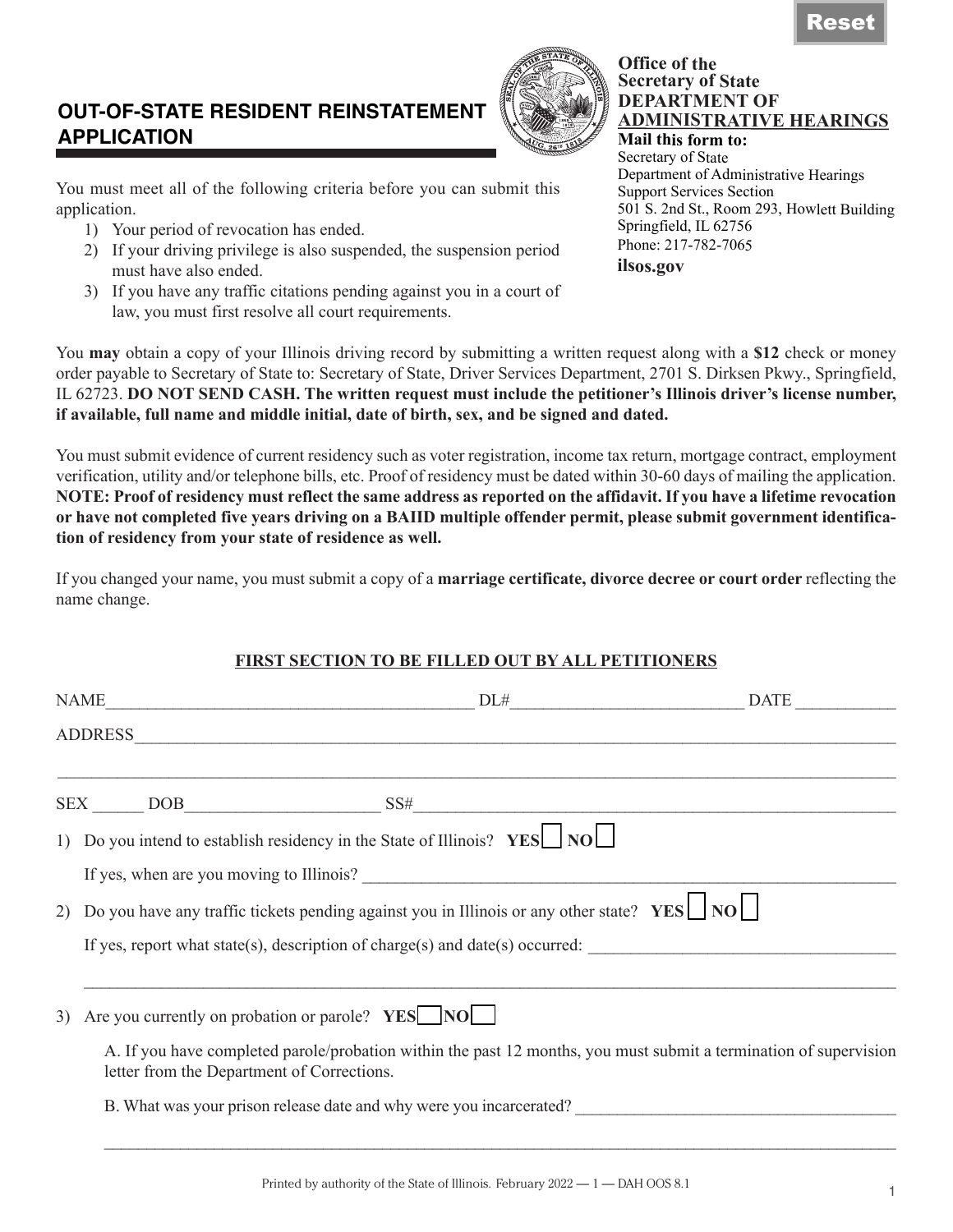|    |                        |                                                                | 4) Are you currently suspended or revoked in this or any other state? $YES$   $NO$                                                                               |                                                                                                                                                                                                                                        |
|----|------------------------|----------------------------------------------------------------|------------------------------------------------------------------------------------------------------------------------------------------------------------------|----------------------------------------------------------------------------------------------------------------------------------------------------------------------------------------------------------------------------------------|
|    |                        |                                                                | If so, where and for what?                                                                                                                                       |                                                                                                                                                                                                                                        |
| 5) |                        |                                                                | Were you ever involved in an accident involving death or personal injury? YES NO                                                                                 |                                                                                                                                                                                                                                        |
|    |                        |                                                                |                                                                                                                                                                  |                                                                                                                                                                                                                                        |
| 6) | drive safely? $YES$ NO |                                                                |                                                                                                                                                                  | Do you take any prescription medications or have any physical or mental conditions which would affect your ability to                                                                                                                  |
|    |                        |                                                                |                                                                                                                                                                  |                                                                                                                                                                                                                                        |
|    |                        |                                                                |                                                                                                                                                                  | Note: You should report any physical or mental conditions to your state of residency when you apply for driving privileges.                                                                                                            |
| 7) |                        |                                                                |                                                                                                                                                                  | What are your plans to be a safe and responsible driver in the future?<br><u>Letter and the subset of the subset of the subset of the subset of the subset of the subset of the subset of the subset of the subset of the subset o</u> |
|    |                        |                                                                |                                                                                                                                                                  |                                                                                                                                                                                                                                        |
|    |                        | office determine whether to reinstate your driving privileges. |                                                                                                                                                                  | Report on a <b>separate sheet of paper</b> any other information you feel may be relevant in helping the Secretary of State's                                                                                                          |
|    |                        |                                                                | Under penalty of perjury, I certify that the statements set forth in this document are true and correct.                                                         |                                                                                                                                                                                                                                        |
|    |                        |                                                                |                                                                                                                                                                  |                                                                                                                                                                                                                                        |
|    |                        |                                                                | ARE REVOKED OR SUSPENDED FOR DUI IN THIS OR ANY OTHER STATE:<br>If you are using a separate sheet of paper for responses, reference section and question number. | IF YOU ARE AN OUT-OF-STATE RESIDENT WHO HAS NEVER RESIDED IN ILLINOIS, STOP HERE.<br><b>SECOND SECTION ONLY TO BE FILLED OUT BY A PETITIONER WHOSE DRIVING PRIVILEGES</b>                                                              |
|    |                        |                                                                | 1) List the state/date/BAC or refusal/court outcome of all DUIs in your past, if none, then write n/a:                                                           |                                                                                                                                                                                                                                        |
|    |                        |                                                                |                                                                                                                                                                  |                                                                                                                                                                                                                                        |
|    |                        |                                                                |                                                                                                                                                                  |                                                                                                                                                                                                                                        |
|    |                        |                                                                |                                                                                                                                                                  |                                                                                                                                                                                                                                        |
|    |                        |                                                                |                                                                                                                                                                  |                                                                                                                                                                                                                                        |
|    |                        |                                                                |                                                                                                                                                                  |                                                                                                                                                                                                                                        |
| 2) |                        |                                                                |                                                                                                                                                                  |                                                                                                                                                                                                                                        |
| 3) |                        |                                                                | How much alcohol/drugs did you consume over what period of time on your last DUI arrest?                                                                         |                                                                                                                                                                                                                                        |
| 4) |                        |                                                                | What was your drinking and/or drug use pattern in the year prior to your last DUI arrest, if any?                                                                |                                                                                                                                                                                                                                        |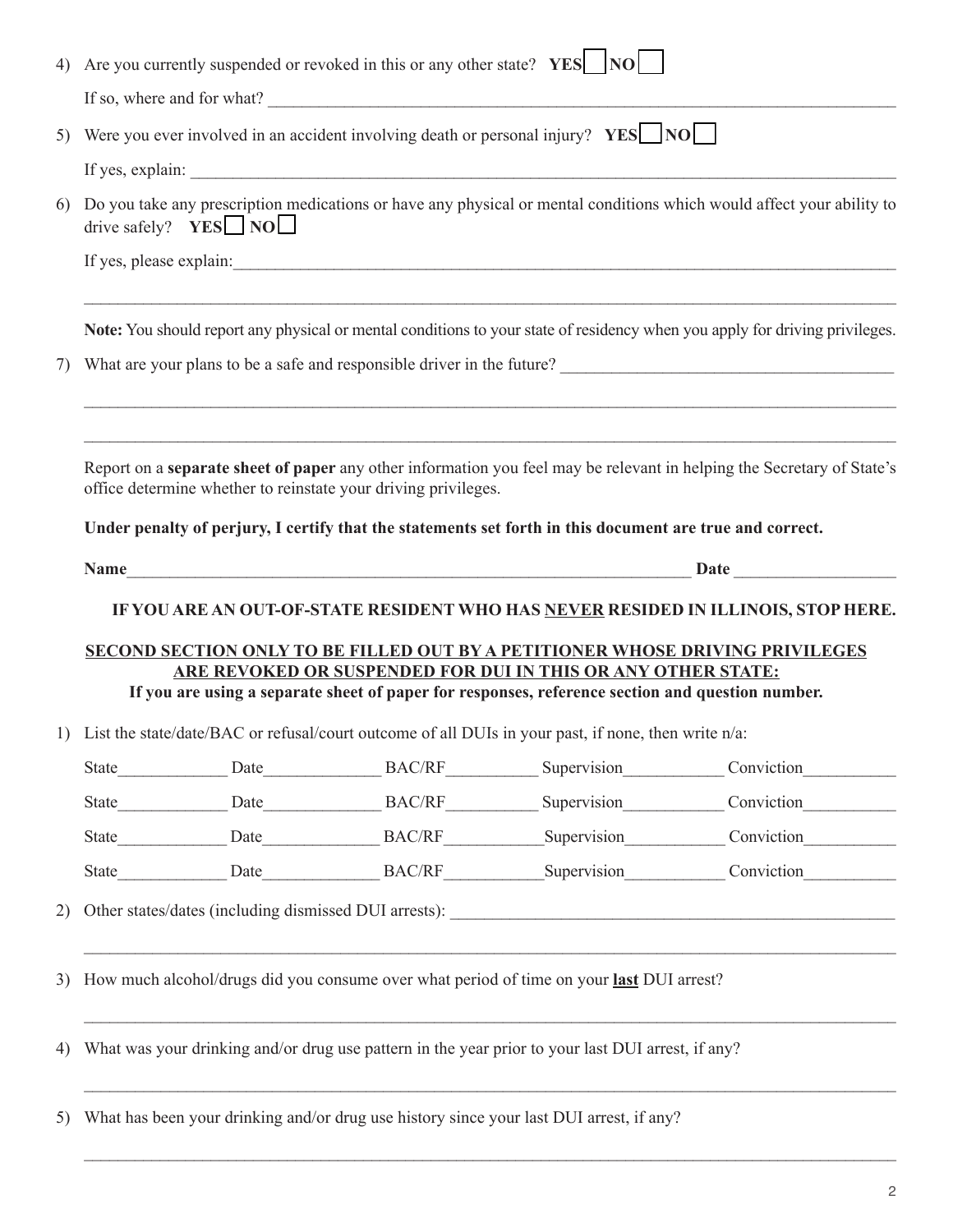| 6) |                                                                   | If you are currently abstinent, when was your last use of alcohol/drugs?                                                                                                                     |  |
|----|-------------------------------------------------------------------|----------------------------------------------------------------------------------------------------------------------------------------------------------------------------------------------|--|
| 7) |                                                                   | Have you ever had a significant period of abstinence and relapsed to abusive drinking?                                                                                                       |  |
|    |                                                                   | If so, how many, how long was the relapse and what were the reasons for relapse(s)?                                                                                                          |  |
| 8) |                                                                   | Did you ever use illegal drugs or prescription medications? If so, specify type/frequency/ages:                                                                                              |  |
|    |                                                                   |                                                                                                                                                                                              |  |
|    |                                                                   |                                                                                                                                                                                              |  |
| 9) | and/or drugs? $YES$ NO                                            | Do you have any criminal arrests which do not appear on your driving record that are related to your use of alcohol                                                                          |  |
|    |                                                                   | If yes, please specify type and age:                                                                                                                                                         |  |
|    |                                                                   |                                                                                                                                                                                              |  |
|    |                                                                   | 10) Have you experienced any of the following as a result of use of alcohol or drugs? (Y or N)                                                                                               |  |
|    | of your use once you started consuming alcohol or drugs?          | A. Did you ever set quantity or time limits on your use of alcohol or drugs and then exceed those limits or lose control                                                                     |  |
|    | involvement), but then returned to abusing alcohol/drugs?         | B. Did you ever try to cut back your drinking because you thought you had a problem (after treatment or self-help                                                                            |  |
|    |                                                                   | C. Did you ever spend an excessive amount of time (i.e. binge drinking for more than one day), effort(i.e. stealing or<br>spend living expenses) or recovering from drinking (bad hangover)? |  |
|    | D. Did you ever crave using a substance to get through the day?   |                                                                                                                                                                                              |  |
|    |                                                                   | E. Did hangovers ever impair your work, home or school performance?                                                                                                                          |  |
|    |                                                                   | F. Did anyone ever complain about your use or did you get into fights when using?                                                                                                            |  |
|    | G. Did you ever miss work, home or school duties due to your use? |                                                                                                                                                                                              |  |
|    |                                                                   | H. Did you ever drive intoxicated on occasions other than your DUI arrests?                                                                                                                  |  |
|    | your mental or physical problems worse? _______                   | I. Did you ever use prescription drugs despite warnings not to use with alcohol/drugs or did alcohol or drugs make                                                                           |  |
|    |                                                                   | J. Did it ever take you more (or less) alcohol to achieve intoxication over time?                                                                                                            |  |
|    |                                                                   | K. Did you ever have the shakes, tremors or mood swings when you stop drinking?                                                                                                              |  |
|    |                                                                   | L. Do you consider yourself to be chemically dependent (in remission)? $YES$ NO                                                                                                              |  |
|    |                                                                   | If not, do you think that you had a previous substance abuse problem? $YES$ NO                                                                                                               |  |
|    |                                                                   | 11) What was the cause of your dependency or substance abuse problem?                                                                                                                        |  |

 $\_$ 

 $\mathcal{L}_\mathcal{L} = \mathcal{L}_\mathcal{L} = \mathcal{L}_\mathcal{L} = \mathcal{L}_\mathcal{L} = \mathcal{L}_\mathcal{L} = \mathcal{L}_\mathcal{L} = \mathcal{L}_\mathcal{L} = \mathcal{L}_\mathcal{L} = \mathcal{L}_\mathcal{L} = \mathcal{L}_\mathcal{L} = \mathcal{L}_\mathcal{L} = \mathcal{L}_\mathcal{L} = \mathcal{L}_\mathcal{L} = \mathcal{L}_\mathcal{L} = \mathcal{L}_\mathcal{L} = \mathcal{L}_\mathcal{L} = \mathcal{L}_\mathcal{L}$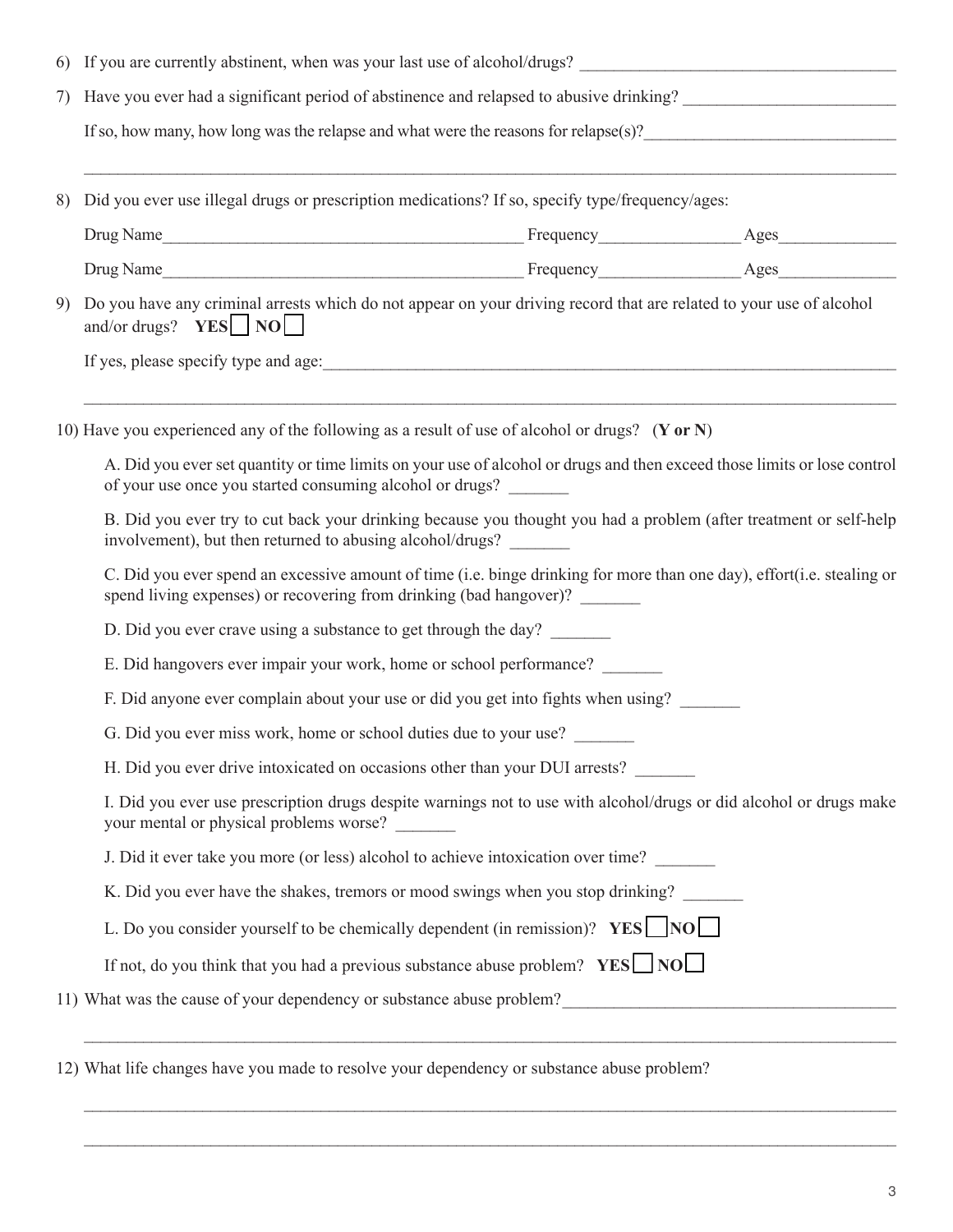13) Do you think that you need to remain completely abstinent from alcohol and/or drugs in the future and, if so, why?

 $\mathcal{L}_\mathcal{L} = \{ \mathcal{L}_\mathcal{L} = \{ \mathcal{L}_\mathcal{L} = \{ \mathcal{L}_\mathcal{L} = \{ \mathcal{L}_\mathcal{L} = \{ \mathcal{L}_\mathcal{L} = \{ \mathcal{L}_\mathcal{L} = \{ \mathcal{L}_\mathcal{L} = \{ \mathcal{L}_\mathcal{L} = \{ \mathcal{L}_\mathcal{L} = \{ \mathcal{L}_\mathcal{L} = \{ \mathcal{L}_\mathcal{L} = \{ \mathcal{L}_\mathcal{L} = \{ \mathcal{L}_\mathcal{L} = \{ \mathcal{L}_\mathcal{$ 

| Remedial Education hours completed discharge m/yr _______________________________ successful y/n |                                                                            |  |
|--------------------------------------------------------------------------------------------------|----------------------------------------------------------------------------|--|
| Early Intervention hours completed                                                               |                                                                            |  |
| 15) Are you currently involved in a support program to maintain abstinence? $YES$ NO             |                                                                            |  |
| If yes, what type of program? $AA$ NA Church Family/Friends Other                                |                                                                            |  |
| 16) How often do you meet to discuss topics relevant to your abstinence?                         |                                                                            |  |
|                                                                                                  | 17) Do you work a 12-step program as part of your recovery program? YES NO |  |
|                                                                                                  |                                                                            |  |
| If so, what step are you currently on?                                                           |                                                                            |  |
| 18) Do you have a sponsor? <b>YES</b> NO If so, how frequent is contact?                         |                                                                            |  |
| 19) Do you need to remain in the program to maintain abstinence for life? $YES$ NO $\Box$        |                                                                            |  |

### **THIRD SECTION MUST BE COMPLETED BY PETITIONER'S APPROVED EVALUATOR ONLY IF THE PETITIONER HAS COMPLETED THE SECOND SECTION OF THIS FORM.**

**If you are using a separate sheet of paper for responses, reference section and question number.**

#### NAME OF APPROVED EVALUATOR:

I HEREBY AUTHORIZE THE APPROVED EVALUATOR TO REVIEW MY RESPONSES IN THIS APPLICATION AND RELEASE TO THE ILLINOIS SECRETARY OF STATE ANY INFORMATION THAT IS PERTINENT TO MY ABILITY TO SAFELY OPERATE A MOTOR VEHICLE AND AUTHORIZE THE ILLINOIS SECRETARY OF STATE TO RELEASE TO THE APPROVED EVALUATOR ANY ACTIONS TAKEN ON MY ILLINOIS DRIVING RECORD BEFORE AND AFTER THE EVALUATION.

#### **PETITIONER'S SIGNATURE:**\_\_\_\_\_\_\_\_\_\_\_\_\_\_\_\_\_\_\_\_\_\_\_\_\_\_\_\_\_\_\_\_\_\_\_\_\_\_\_\_\_\_\_\_ **DATE:**\_\_\_\_\_\_\_\_\_\_\_\_\_\_\_\_\_

IN ACCORDANCE WITH ILLINOIS COMPILED STATUTE, THE ABOVE APPLICANT MUST UNDERGO AN EVALUATION TO DETERMINE WHETHER THE APPLICANTS CONDITION(S) AFFECTS OR IMPAIRS THEIR ABILITY TO SAFELY OPERATE A VEHICLE AND THE IL SOS MAY RELY ON YOUR OPINION REGARDING THIS APPLICANT. SINCE THE IL SOS USES YOUR EVALUATION FOR PUBLIC SAFETY REASONS, YOU SHOULD NOT BASE YOUR EVALUATION OR OPINION ON THE APPLICANT'S ASSERTED NEED OR DE-SIRE FOR LICENSE REINSTATEMENT. INSTEAD, YOU SHOULD BASE YOUR DECISION UPON THE RE-SPONSES TO QUESTIONS IN THE SECOND SECTION OF THIS FORM, AS WELL AS YOUR OWN INVESTIGATION INTO THE FACTS. AFTER YOUR EVALUATION OF THE PETITIONER'S SUBSTANCE USE HISTORY AND DSM V SYMPTOMS (CHECKED BELOW), IT IS YOUR OPINION THAT THE PETITIONER SHOULD BE CLASSIFIED: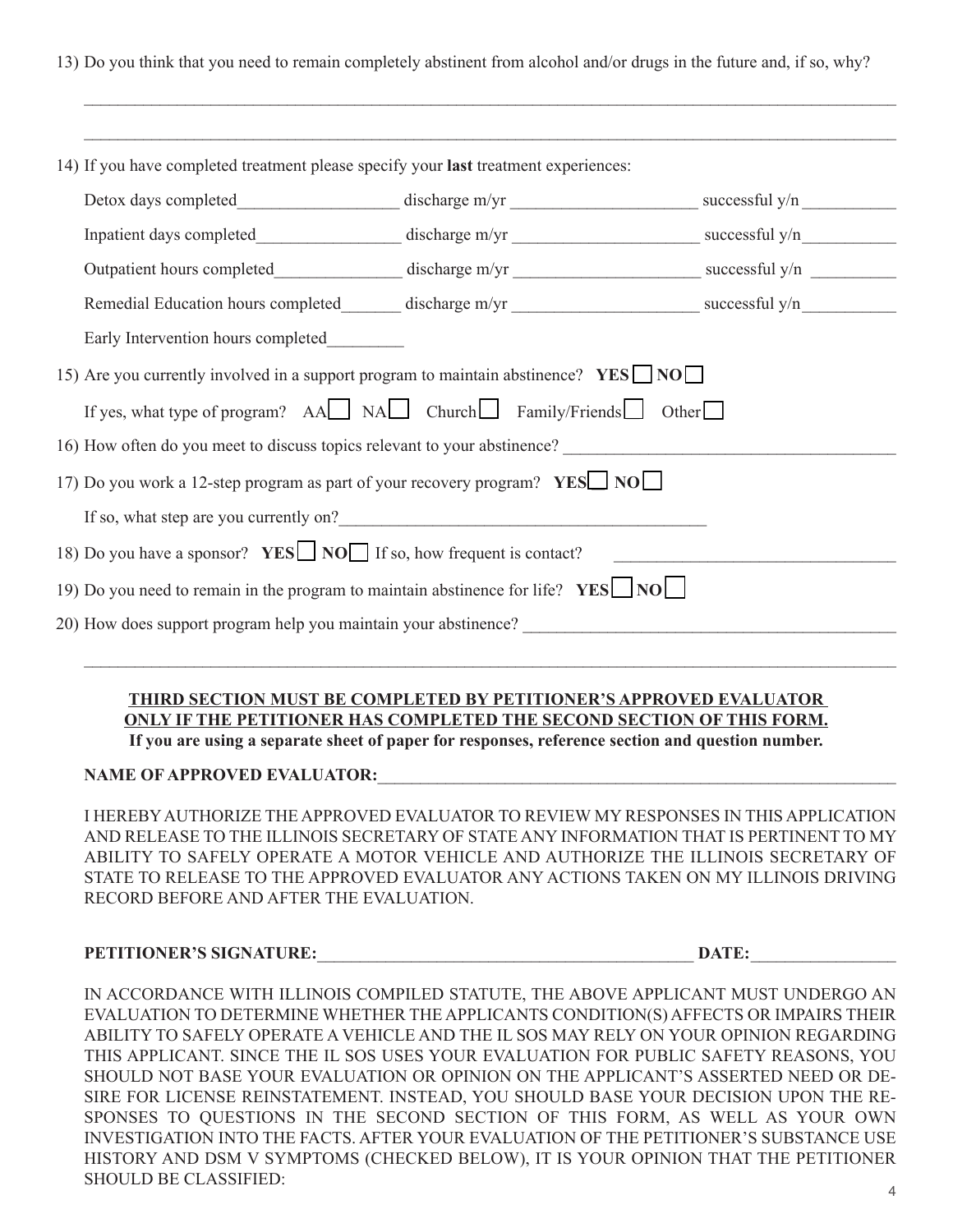1) NON-PROBLEMATIC USE (SOCIAL USE)

PROBLEMATIC USE (SUBSTANCE ABUSE) \_\_\_\_\_\_

SUBSTANCE DEPENDENCE (ADDICTION)

A. Alcohol and drugs are taken in larger amounts or over a longer period than intended:

B. A persistent desire or unsuccessful efforts to cut down or control alcohol or drug use:

C. A great deal of time is spent in activities necessary to obtain, use or recover from the effects of alcohol or drug use:

D. Craving, or a strong desire or urge to use alcohol or drugs:

E. Recurrent alcohol or drug use resulting in a failure to fulfill major role obligations at work, school or home:

F. Continued alcohol or drug use despite having persistent or recurrent social or interpersonal problems caused or exacerbated by the effects of alcohol or drug use:

G. Important social, occupational or recreational activities are given up or reduced because of alcohol or drug use:

H. Recurrent alcohol or drug use in situations in which it is physically hazardous:

I. Alcohol or drug use is continued despite knowledge of having a persistent or recurrent physical or psychological problem that is likely to have been caused or exacerbated by alcohol or drugs:

J. Tolerance: Either a need for markedly increased amounts of alcohol drugs to achieve intoxication or desired effect or a markedly diminished effect with continued use of the same amount of alcohol or drugs:

K. Withdrawal, as manifested by either the characteristic withdrawal syndrome for alcohol or drugs or alcohol or drugs are taken to relieve or avoid withdrawals:

2) If the symptoms listed above differ from the indicators listed in Section 2 Number II by the petitioner, please explain.

3a) IF DIAGNOSED NON-PROBLEMATIC USE: (0 to 1 DSM V symptoms)

 THE PETITIONER HAS DOCUMENTED SUCCESSFUL COMPLETION OF ALL RECOMMENDED REMEDIAL EDUCATION. **YES**  $\Box$  **NO**  $\Box$ 

 $(Specify)$ 

3b) IF DIAGNOSED PROBLEMATIC USE: (2 to 3 DSM symptoms)

THE PETITIONER HAS DOCUMENTED SUCCESSFUL COMPLETION OF ALL RECOMMENDED REMEDIAL EDUCATION. **YES**  $\Box$  **NO**  $\Box$ 

 $(Specify)$ 

 THE PETITIONER HAS DOCUMENTED SUCCESSFUL COMPLETION OF ALL RECOMMENDED TREATMENT. **YES**  $\Box$  **NO**  $\Box$ 

 $(Specify)$ 

3c) IF DIAGNOSED DEPENDENT : (4 or more DSM symptoms)

THE PETITIONER HAS DOCUMENTED SUCCESSFUL COMPLETION OF ALL RECOMMENDED TREATMENT. **YES**  $\Box$  **NO**  $\Box$ 

 $(Specify)$ 

4) I HAVE INTERVIEWED THREE MEMBERS OF PETITIONER'S SUPPORT PROGRAM AND THREE OTHER CLOSE ASSOCIATES TO CONFIRM THAT THE PETITIONER IS CURRENTLY INVOLVED IN A SUPPORT PROGRAM AND ABSTINENT AS REPORTED IN THE SECOND SECTION. **YES**  $\Box$  **NO**  $\Box$